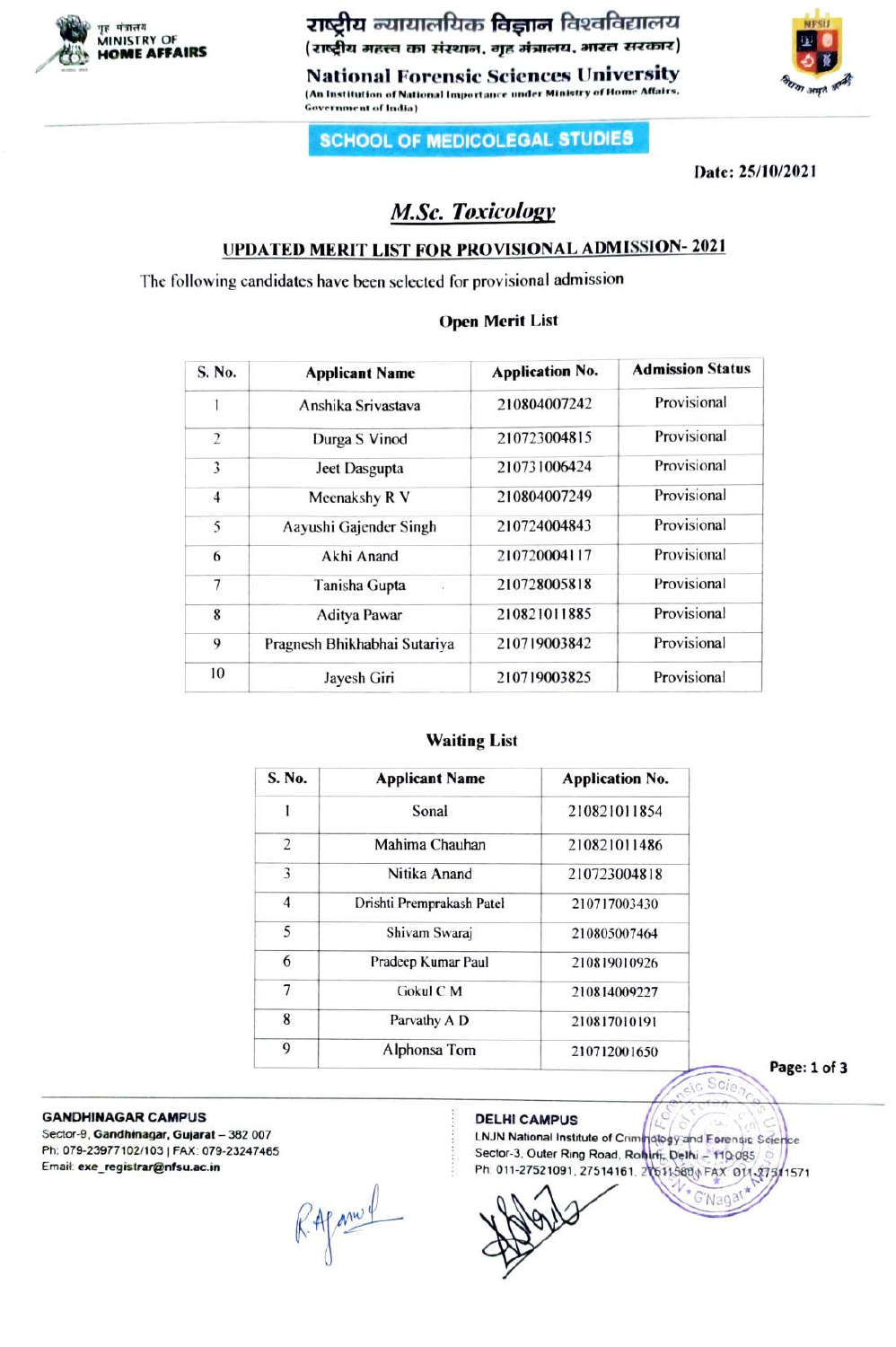

TESToY OF rATafras fA\_Ta farafrenoa MINISTRY OF HOME AFFAIRS

National Forensic Sciences University An Institution of National Importance under Ministry of Home Affairs. Government of lndia)



# SCHOOL OF MEDICOLEGAL STUDIES

# OBC Category Merit List

| S. No.         | <b>Applicant Name</b>     | <b>Application No.</b> | <b>Admission Status</b> |
|----------------|---------------------------|------------------------|-------------------------|
| ı              | Nayana T                  | 210723004818           | Provisional             |
| $\overline{2}$ | Anugraha K Dinesh         | 210710000589           | Provisional             |
| 3              | <b>Aswin S</b>            | 210710000806           | Provisional             |
| $\overline{4}$ | Anant Ashokrao Raut       | 210709000212           | Provisional             |
| 5              | Deepakkumar Raosaheb Phad | 210817010173           | Provisional             |
| 6              | Dhwaj Panchal             | 210709000069           | Provisional             |
| 7              | Ritu Rashmi               | 210804007366           | Provisional             |

### OBC Category Waiting List

| S. No.        | <b>Applicant Name</b>           | <b>Application No.</b> |
|---------------|---------------------------------|------------------------|
|               | Gautam Pravinbhai Chauhan       | 210801006631           |
| $\mathcal{L}$ | Vaishnavi Sunil Borse           | 210812008910           |
| $\mathcal{L}$ | Devika Das                      | 210713002117           |
| 4             | Vishnaben Hemarajbhai Chaudhari | 210718003667           |
|               | Shivam Sudhakar Tallewar        | 210820010990           |

# EWS Category Merit List

| S. No. | <b>Applicant Name</b>    | <b>Application No.</b> | <b>Admission Status</b> |
|--------|--------------------------|------------------------|-------------------------|
|        | Nikhil Kumar             | 210821011931           | Provisional             |
|        | Dhruvin Dipakkumar Patel | 210814009335           | Provisional             |

### Waiting List

|                                                                                                                                                     | S. No. | <b>Applicant Name</b>       | <b>Application No.</b>                                                                                                                                                       |              |
|-----------------------------------------------------------------------------------------------------------------------------------------------------|--------|-----------------------------|------------------------------------------------------------------------------------------------------------------------------------------------------------------------------|--------------|
|                                                                                                                                                     |        | Miteshkumar Rameshbhai Gami | 210722004610                                                                                                                                                                 |              |
|                                                                                                                                                     | APANT. |                             |                                                                                                                                                                              | Page: 2 of 3 |
| <b>GANDHINAGAR CAMPUS</b><br>Sector-9, Gandhinagar, Gujarat - 382 007<br>Ph: 079-23977102/103   FAX: 079-23247465<br>Email exe registrar@nfsu.ac.in |        | <b>DELHI CAMPUS</b>         | LNJN National Institute of Criminology and Forensic Science<br>Sector-3, Outer Ring Road, Rohini, Delhi - 110 085<br>Ph: 011-27521091, 27514161, 27511580   FAX 011-27511571 |              |